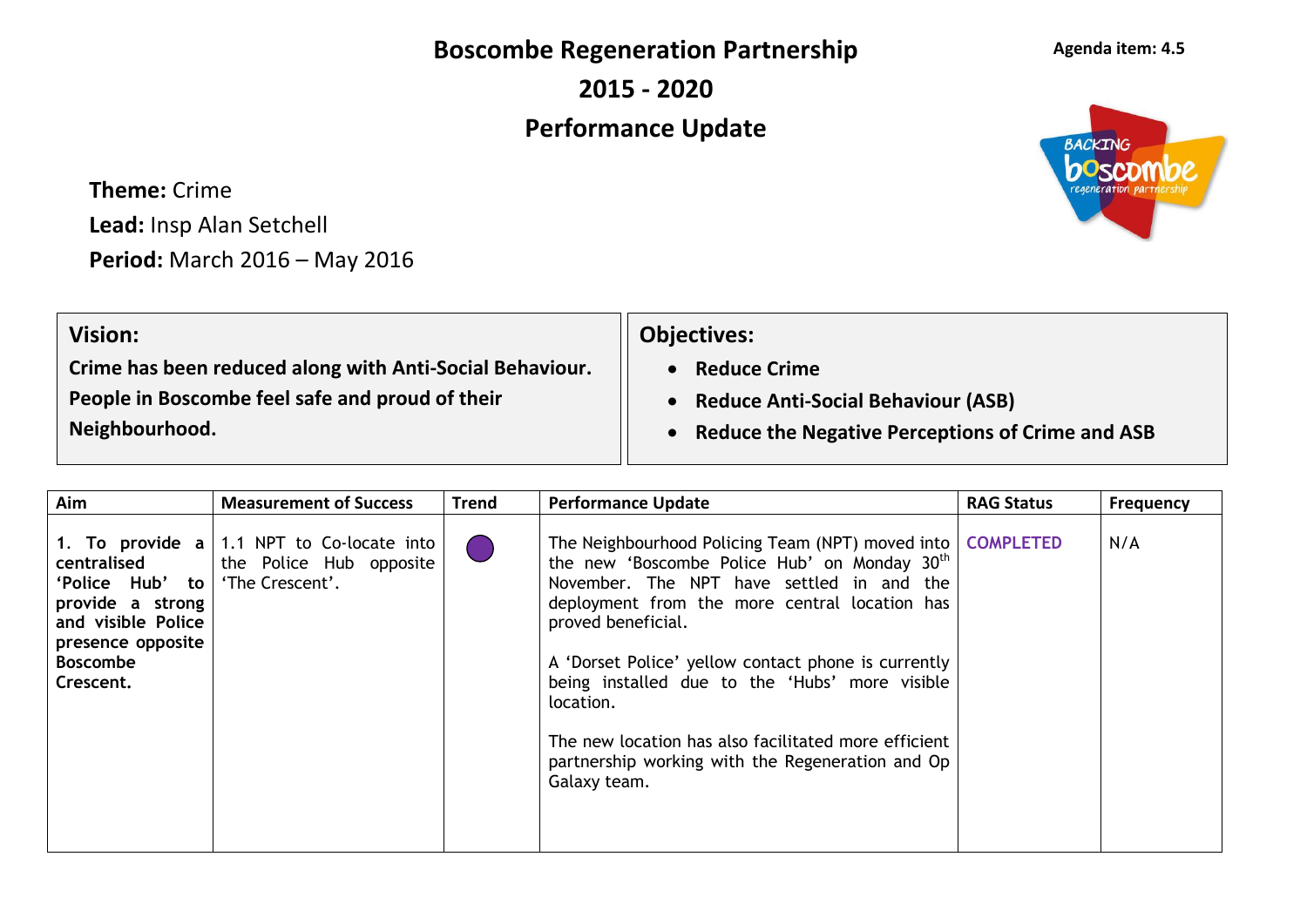| 2. Increase<br>engagement with<br>the community of<br><b>Boscombe at the</b><br>Police Box. | 2.1 To maximise<br>opportunities to provide<br>a regular PCSO<br>presence.<br>2.2 To introduce and<br>maintain a 'Police<br><b>Contact Point</b><br>Volunteers' (CPV)<br>service at the Police<br>Box. | A. | A 'duty sheet' is still produced each month to<br>identify the PCSOs who, where operationally<br>available, will provide a presence at the box<br>between the hours of 1000 - 1700. The initial<br>commitment to staff the Police Box for this time<br>period is now proving to be a challenge mainly due<br>to the change in role and responsibilities of a PCSO<br>via 'Op Genesis' our temporary move to<br><b>Christchurch Police Station.</b><br>As such since the beginning of February the PCSOs<br>have been tasked to complete an electronic log so<br>that an accurate review can be conducted to<br>ascertain how many allocated duty shifts are not<br>being conducted due to other operational Threat<br>Intelligence Vulnerability<br>Harm<br>Risk<br>and<br>Engagement (THRIVE) commitments. Furthermore<br>to ascertain what depth and breadth of community<br>engagement / intelligence is being achieved.<br>The vision of the Police Box being utilised as a<br>'Contact Point' has been discussed and approved.<br>As such the Volunteer team are actively advertising<br>to recruit volunteers. One 'Polish speaking<br>'volunteer has already been interviewed and<br>accepted to perform the role and will be available<br>all day each Friday. Additionally at this time we<br>currently have a 'Polish' speaking student volunteer<br>who is assisting PCSOs on the Police Box on Friday's<br>pending the launch of the CPV.<br>A further volunteer was interviewed and was<br>successful but is now unable to perform the role. | <b>VARIABLE</b><br><b>VARIABLE</b> | Annual<br>Annual |
|---------------------------------------------------------------------------------------------|--------------------------------------------------------------------------------------------------------------------------------------------------------------------------------------------------------|----|-----------------------------------------------------------------------------------------------------------------------------------------------------------------------------------------------------------------------------------------------------------------------------------------------------------------------------------------------------------------------------------------------------------------------------------------------------------------------------------------------------------------------------------------------------------------------------------------------------------------------------------------------------------------------------------------------------------------------------------------------------------------------------------------------------------------------------------------------------------------------------------------------------------------------------------------------------------------------------------------------------------------------------------------------------------------------------------------------------------------------------------------------------------------------------------------------------------------------------------------------------------------------------------------------------------------------------------------------------------------------------------------------------------------------------------------------------------------------------------------------------------------------------------------------------------|------------------------------------|------------------|
|---------------------------------------------------------------------------------------------|--------------------------------------------------------------------------------------------------------------------------------------------------------------------------------------------------------|----|-----------------------------------------------------------------------------------------------------------------------------------------------------------------------------------------------------------------------------------------------------------------------------------------------------------------------------------------------------------------------------------------------------------------------------------------------------------------------------------------------------------------------------------------------------------------------------------------------------------------------------------------------------------------------------------------------------------------------------------------------------------------------------------------------------------------------------------------------------------------------------------------------------------------------------------------------------------------------------------------------------------------------------------------------------------------------------------------------------------------------------------------------------------------------------------------------------------------------------------------------------------------------------------------------------------------------------------------------------------------------------------------------------------------------------------------------------------------------------------------------------------------------------------------------------------|------------------------------------|------------------|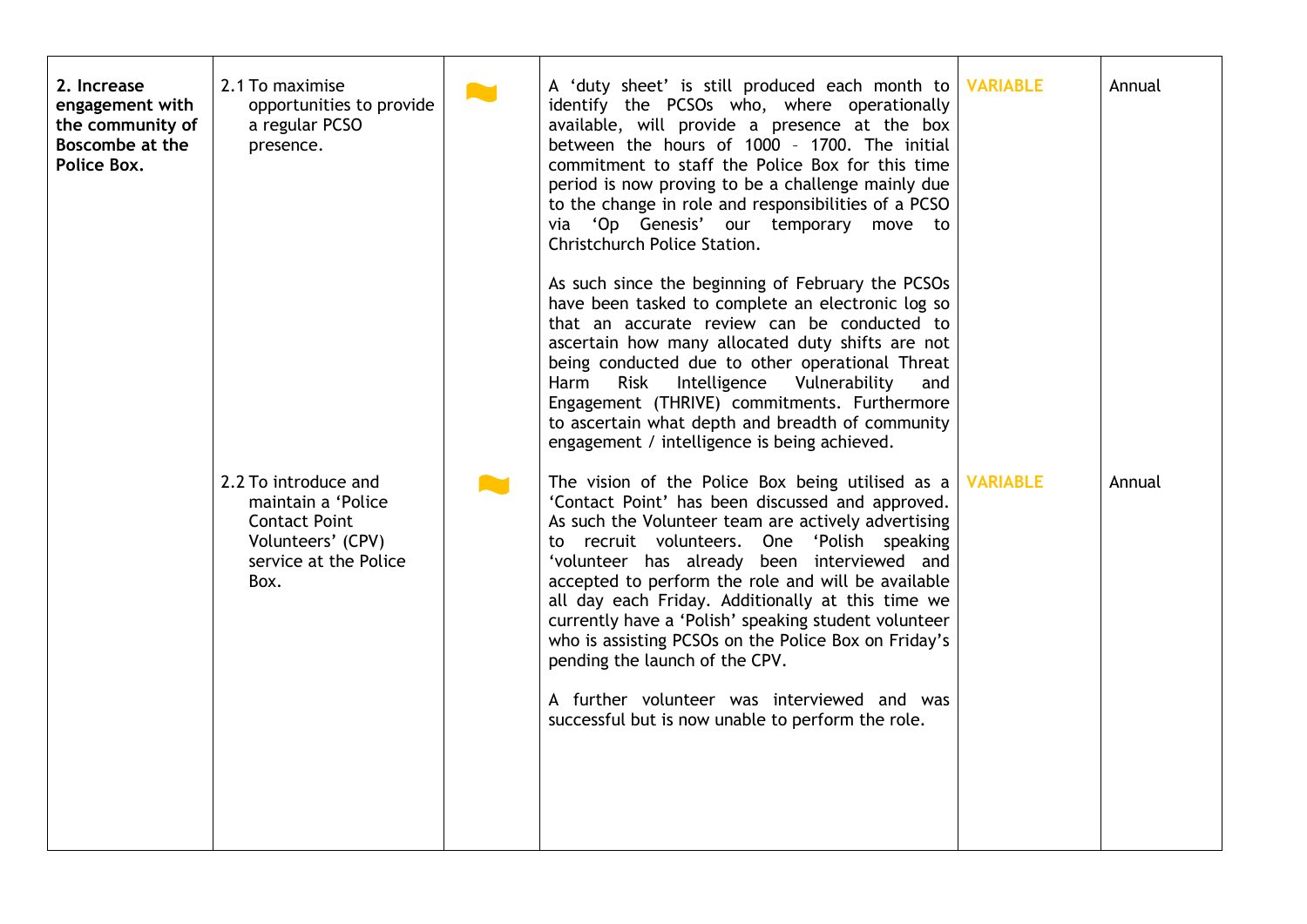|                                                           | 2.3 To hold themed events<br>at the Police Box to<br>provide targeted crime<br>prevention education,<br>the opportunities to<br>purchase crime<br>prevention products<br>and to engage with the<br>Precinct NPT. | This currently a proposed initiative which will be<br>progressed pending the successful launch of the<br>Police CPV.                                                                                                                                                                                                                                                                                                                                                                | <b>STABLE</b>    | Annual  |
|-----------------------------------------------------------|------------------------------------------------------------------------------------------------------------------------------------------------------------------------------------------------------------------|-------------------------------------------------------------------------------------------------------------------------------------------------------------------------------------------------------------------------------------------------------------------------------------------------------------------------------------------------------------------------------------------------------------------------------------------------------------------------------------|------------------|---------|
| 3. To provide<br>regular uniform /<br>plain cloth patrols | Precinct<br><b>NPT</b><br>3.1<br><b>The</b><br>working pro-actively with<br>CSAS officers. maximising<br>opportunities<br>the<br>to<br>support each other via the<br>'shop watch' radio system<br>when           | The Precinct NPT are now collaborating with the $ $<br>CSAS officers on a daily and weekly basis. On a<br>daily basis the CSAS and NPT officers are<br>maximising the opportunities to support each other<br>via the 'shopwatch' radio system.<br>Once a week the CSAS officers attend the 'Police<br>Hub' where intelligence and information is shared<br>and activity / tasking is set for the next 7 days. The<br>main focus being on identifies 'hotspots' and or<br>offenders. | <b>IMPROVING</b> | Annual  |
|                                                           | The introduction of<br>3.2<br>'Op Benchmark' to impact<br>directly upon 'on-street'<br>drug use and dealing,<br>begging<br>aggressive<br>and<br>anti-social behaviour                                            | On Thursday 05 <sup>th</sup> May the Precinct NPT carried out<br>a further monthly 'Op Benchmark -Day of Action'<br>relating to the Police priorities of the 'Boscombe<br>Commitment' and Op Furlong. These days of action<br>incorporate all of the East Bournemouth NPT<br>officers and PCSOs together with the assistance of<br>officers from other<br>Police commands<br><sub>or</sub><br>departments including the 'No Excuse' team.                                           | <b>IMPROVING</b> | Monthly |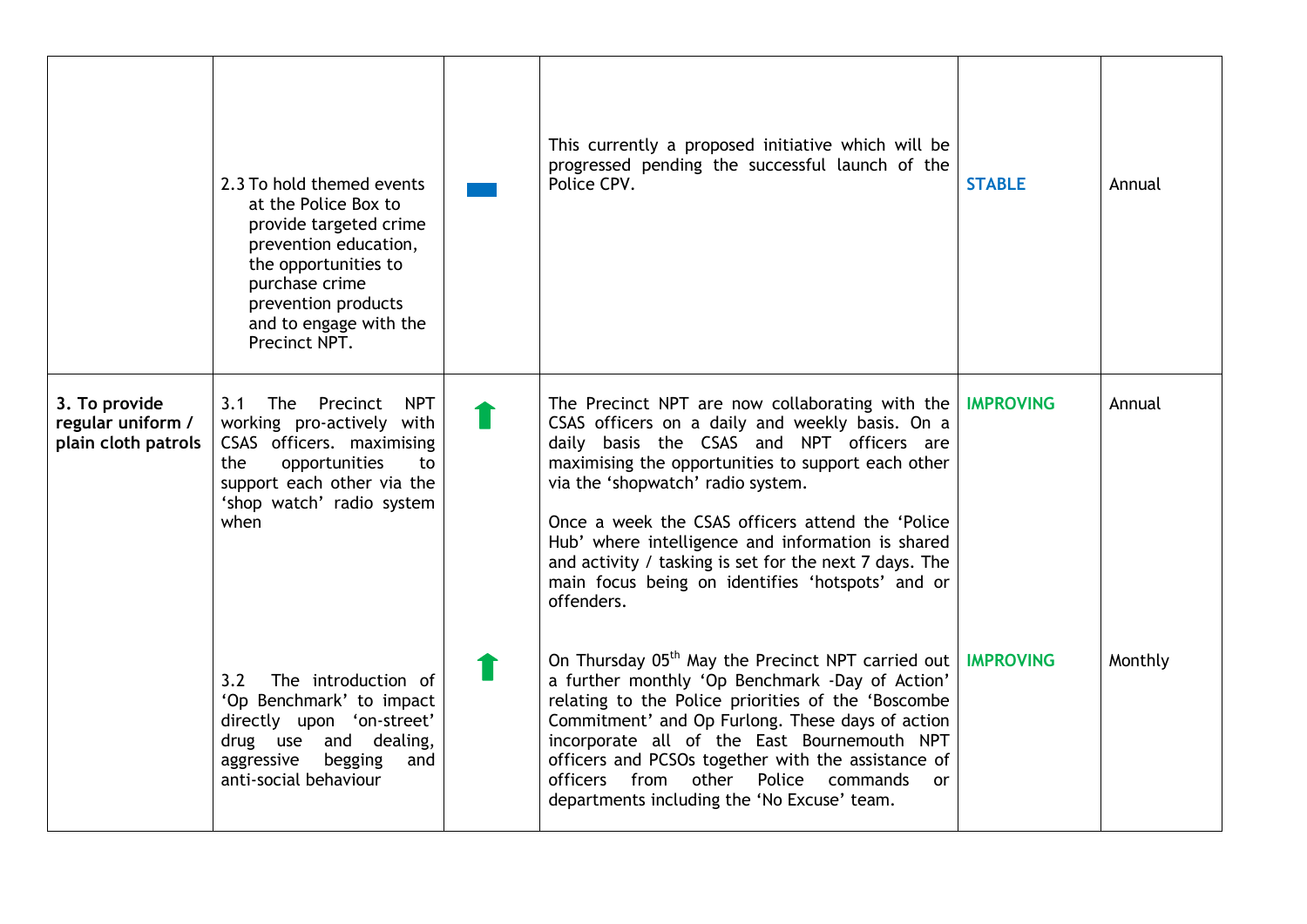| 4. Introduce an<br>effective and<br>efficient multi<br>agency focus<br>group to reduce<br>prolific criminal<br>behaviour. | The formation and<br>4.1<br>implementation of the East<br>Bournemouth Partnership<br>and Co-ordinating Group<br>(EBPCG)                                                                              | The East Bournemouth Partnership and Co-<br>ordinating Group (EBPCG) has been successfully<br>implemented; this multi-agency meeting will be<br>held monthly and the inaugural meeting occurred<br>on Tuesday 09 February 2016.                                                                                                                                                                                                                                                                                                                                                                                                                                                                                                                                                                        | <b>COMPLETED</b> | N/A    |
|---------------------------------------------------------------------------------------------------------------------------|------------------------------------------------------------------------------------------------------------------------------------------------------------------------------------------------------|--------------------------------------------------------------------------------------------------------------------------------------------------------------------------------------------------------------------------------------------------------------------------------------------------------------------------------------------------------------------------------------------------------------------------------------------------------------------------------------------------------------------------------------------------------------------------------------------------------------------------------------------------------------------------------------------------------------------------------------------------------------------------------------------------------|------------------|--------|
|                                                                                                                           | 4.2 The EBPCG provides<br>support and enforcement<br>strategies to identified<br>offenders of crime to exit<br>their current lifestyle or to<br>pro-actively frustrate their<br>offending behaviour. | The offenders for the EBPCG have been identified<br>via two pathways -<br>Op Galaxy has through detailed analysis listed the<br>Top 25 offenders that impact upon the Op Galaxy<br>designated area. Initially the Top 10 of this list<br>have been adopted.<br>East Bournemouth NPT Sergeants are bringing<br>offenders for the attention of this group through<br>communication and intelligence from local NPT and<br>Patrol officers.<br>It is anticipated that as the EBPCG evolves other<br>partner stakeholders will refer additional prolific<br>offenders for relevant support and enforcement.<br>The EBPCG is chaired by Sergeant Matt Chutter who<br>is also the chair for the Bournemouth South ASB Ops<br>group; as such he has the strategic overview of<br>offenders for crime and ASB. | <b>IMPROVING</b> | Annual |
| partnership<br>to<br>Police<br>support<br>other<br>and<br>statutory                                                       | 5. Increase retail   5.1 Improved engagement<br>and commitment from the<br>Precinct's retail and<br>licensed businesses to<br>reduce crime and disorder                                              | The concept behind this group is to bring together<br>representatives from Police, Business Watch, Shop<br>Watch, Boscombe CCTV, CSAS, Sovereign Centre<br>and Pubwatch to discuss and commit to minimising<br>the opportunities for offenders to commit offences                                                                                                                                                                                                                                                                                                                                                                                                                                                                                                                                      | <b>IMPROVING</b> | Annual |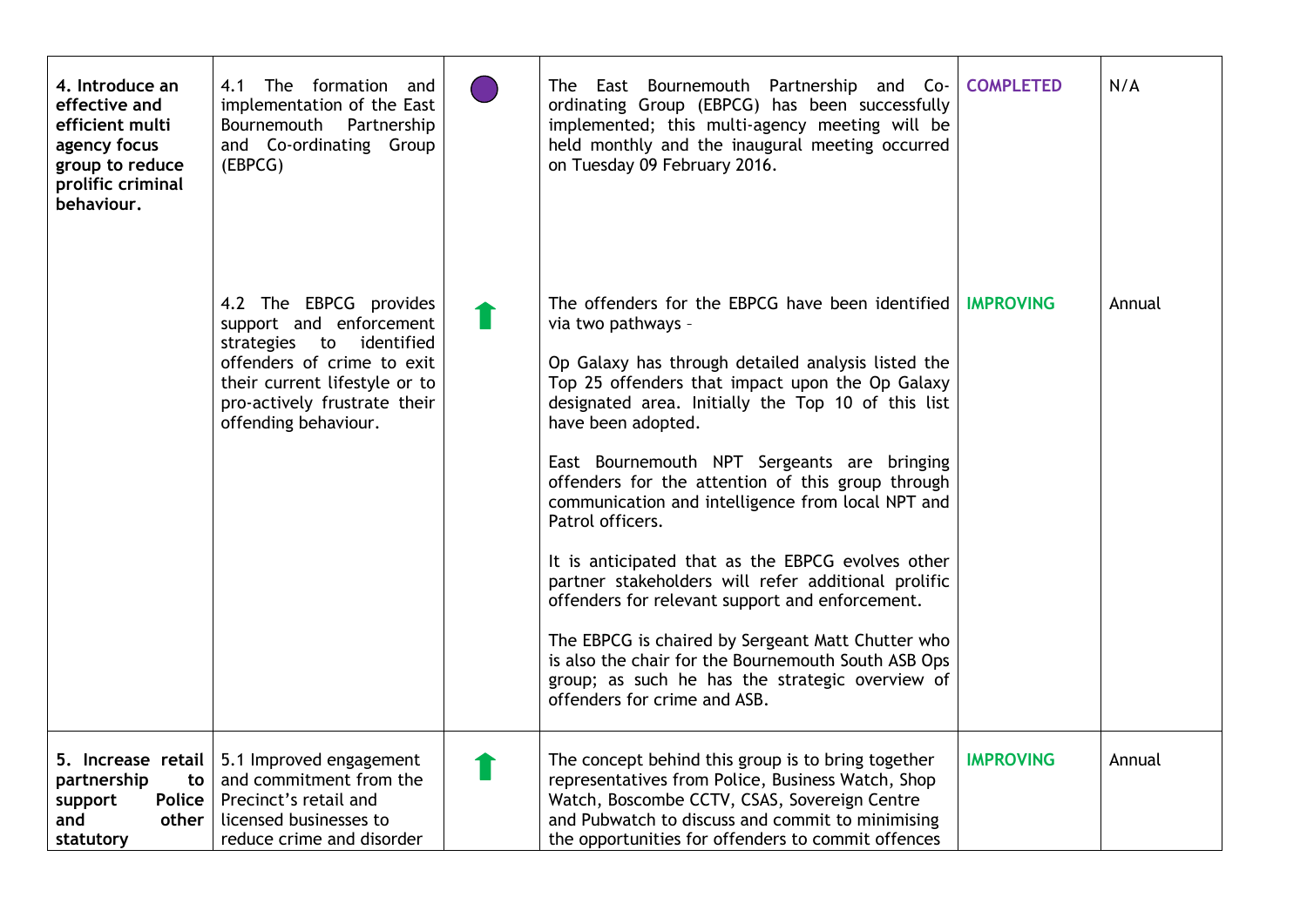| authorities<br>to<br>reduce crime and<br>disorder; through<br>the<br>implementation of<br>non-statutory<br>a<br>focus group. | via the 'Precinct Tactical<br>Group'.                                                                               | in the 'holistic' Precinct arena. This project is<br>being led by Carol Butler the Precinct Manager and<br>one of the new Precinct NPT Officers PC Sophie<br>Williams. PC Williams is actively liaising with<br>representatives of the aforementioned groups.<br>In support of this initiative and the effectiveness of<br>Businesswatch a sharing of information protocol has<br>been ratified and is currently being signed by the<br>relevant members |                  |        |
|------------------------------------------------------------------------------------------------------------------------------|---------------------------------------------------------------------------------------------------------------------|----------------------------------------------------------------------------------------------------------------------------------------------------------------------------------------------------------------------------------------------------------------------------------------------------------------------------------------------------------------------------------------------------------------------------------------------------------|------------------|--------|
|                                                                                                                              | 5.2 Growth of Shop<br>/Business Watch                                                                               | Businesswatch has now is now managed by AEJ<br>Management (Sovereign Centre Security) and<br>currently have 25 members and constantly looking<br>for additional membership in the Precinct and into<br>Pokesdown. Meetings are monthly and will now be<br>attended by Sergeant Ash White / PC Sophie<br>Williams.                                                                                                                                        | <b>IMPROVING</b> | Annual |
|                                                                                                                              | 5.3 Quarterly meetings<br>with the Sovereign Centre<br>Management                                                   | Since adopting the 'Partnership Inspector' portfolio<br>Inspector Setchell has committed to having<br>quarterly meetings with the Sovereign Centre<br>Management.                                                                                                                                                                                                                                                                                        | <b>COMPLETED</b> | N/A    |
|                                                                                                                              | 5.4 Reduction from 79% of<br>Boscombe residents stating<br>that drunk & rowdy people<br>are a problem in their area | Currently at 76%<br>82% in 2014<br>80% in 2013<br>82% in 2012                                                                                                                                                                                                                                                                                                                                                                                            | <b>IMPROVING</b> | Annual |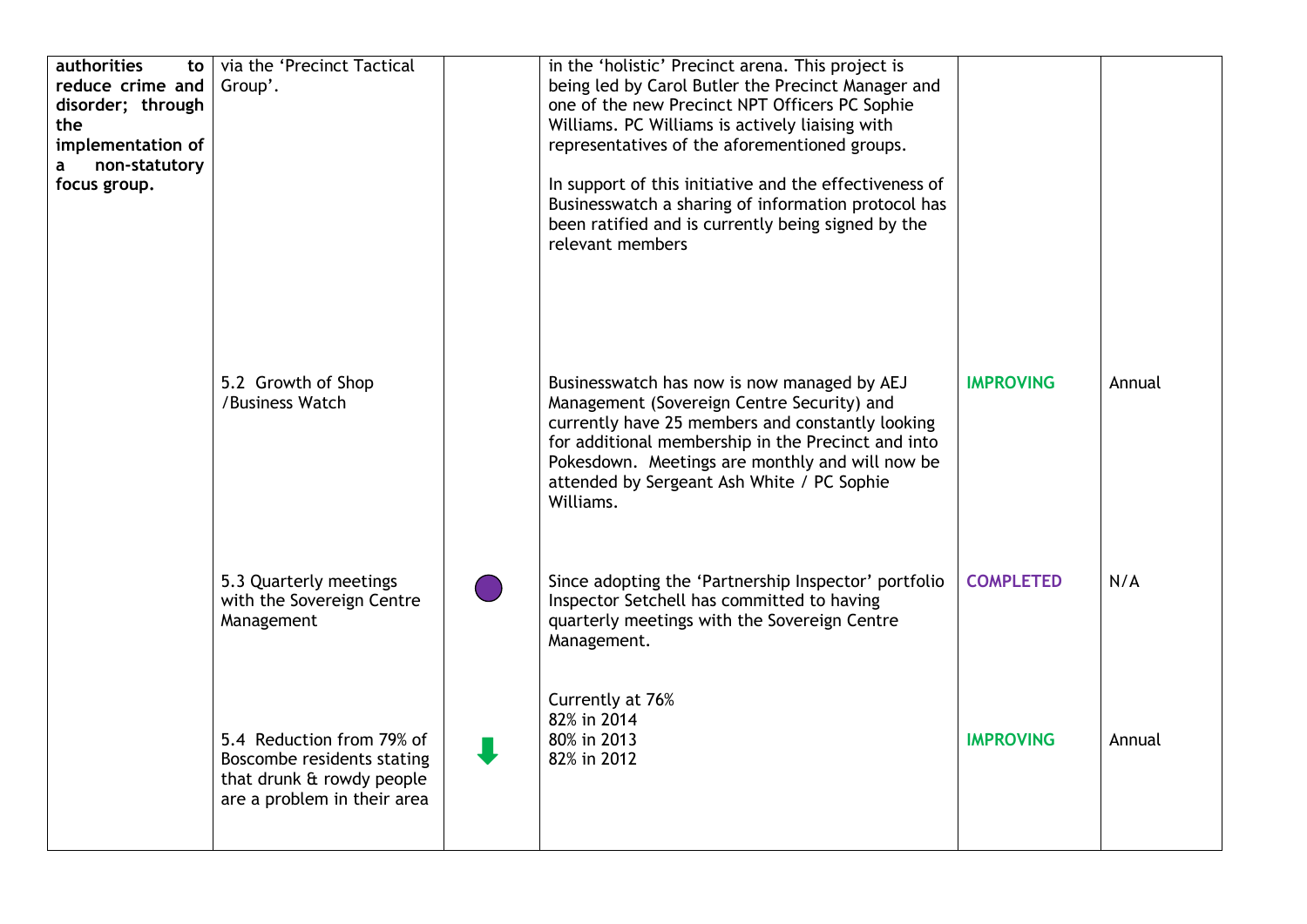| 6. To introduce<br>and maintain an<br>effective<br>and<br><b>CSAS</b><br>efficient<br>initiative to assist<br>with achieving the<br>'Boscombe<br>Commitment' and<br>Police priorities. | 6.1 The introduction of<br>CSAS in the Boscombe<br>Precinct 2014 - 2015 and<br>then 2015 - 2016. | Two CSPO's (Community Safety Patrol Officers)<br>commenced their duties employed by Guarding UK<br>on 19 <sup>th</sup> May 2014 and still managed by GUK. They<br>have been well received in the community and have<br>certainly had a positive impact on local issues. The<br>scheme officially launched on 8 <sup>th</sup> July 2014.<br>The CSAS patrol foot print includes building line to<br>building line of Christchurch Road from The<br>Crescent to the Precinct.                                                                                                                                 | <b>COMPLETED</b> | N/A |
|----------------------------------------------------------------------------------------------------------------------------------------------------------------------------------------|--------------------------------------------------------------------------------------------------|-------------------------------------------------------------------------------------------------------------------------------------------------------------------------------------------------------------------------------------------------------------------------------------------------------------------------------------------------------------------------------------------------------------------------------------------------------------------------------------------------------------------------------------------------------------------------------------------------------------|------------------|-----|
|                                                                                                                                                                                        | 6.2 Monthly meetings with<br><b>GUK Senior Contracts</b><br>Manager                              | The current arrangement for the provision of CSAS<br>Services from GUK officially concludes at the end of<br>May. Post May a formal contract has been finalised<br>to employ the continued services of GUK on a<br>monthly 'pro-rata' basis. The funding stakeholders<br>are in agreement with this arrangement pending<br>BBC and Dorset Police introducing the joint delivery<br>of CSAS Services; as per the last crime update.<br>As a direct consequence of this arrangement Dorset<br>Police will now commence to have a more line<br>management role to direct and maximise<br>performance delivery. | <b>COMPLETED</b> | N/A |
|                                                                                                                                                                                        | 6.3 Obtaining funding for<br>the Boscombe CSAS<br>Initiative for 2016 - 2017                     | Funding has now been secured from all four funding<br>stakeholders as a direct result of Mr Underhill being<br>re-elected and his previous commitment to fund<br>this scheme.                                                                                                                                                                                                                                                                                                                                                                                                                               | <b>COMPLETED</b> |     |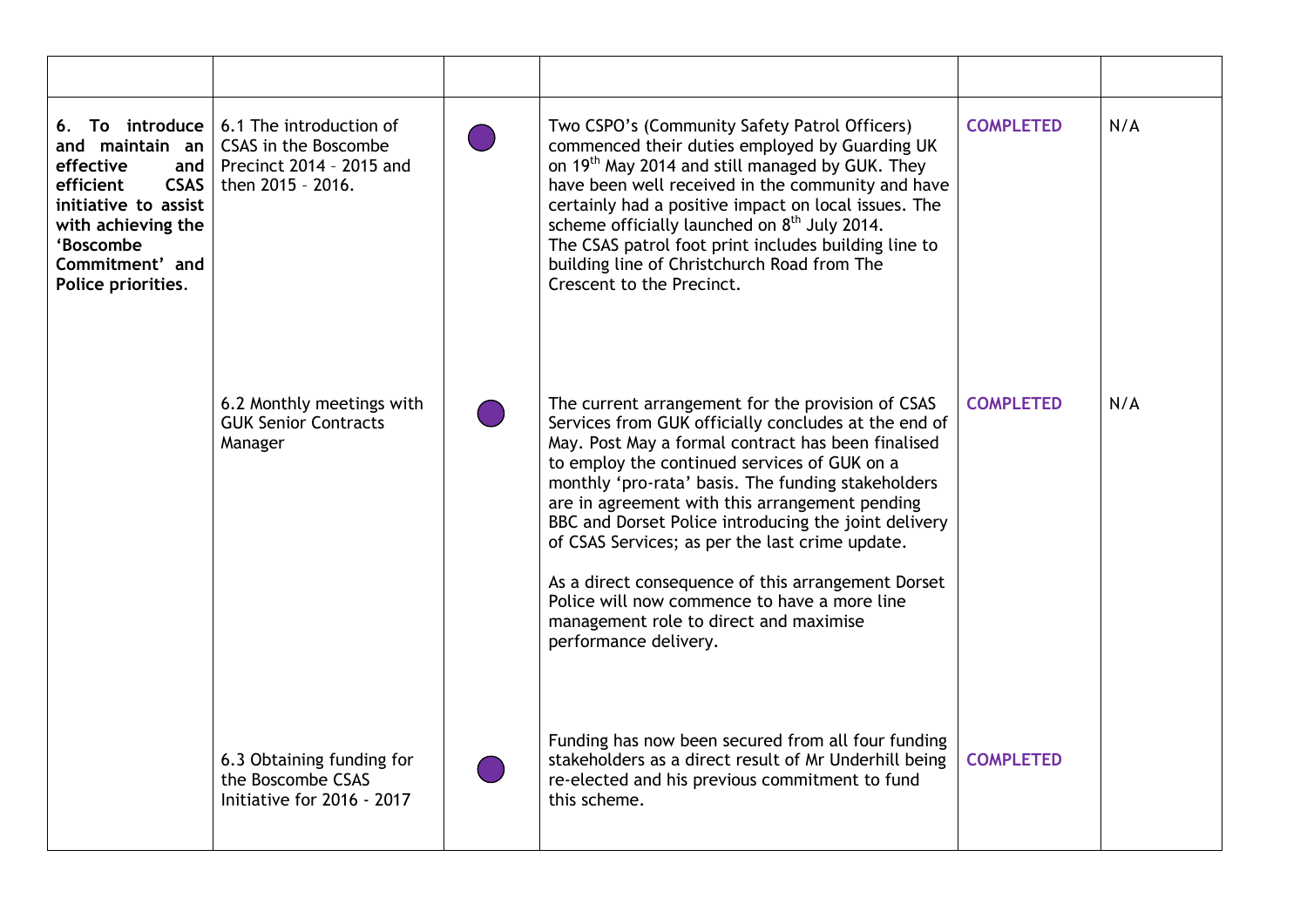|                                                                                                                                                                                                                                                                                                                                                                   | 6.4 Obtaining funding for<br>Boscombe CSAS for 2017 -<br>2018.                                                                                                                                                                                                                                                                   | Having secured the funding for 2016 - 2017<br>negotiations now need to commence to ensure that<br>the funding for 2017 - 2018 can be achieved prior to<br>the end of the financial year 31 March 2017.                                                                                                                                                                                                                                                                                                                                                                                                                                                                                                                | <b>VARIABLE</b> | Annual |
|-------------------------------------------------------------------------------------------------------------------------------------------------------------------------------------------------------------------------------------------------------------------------------------------------------------------------------------------------------------------|----------------------------------------------------------------------------------------------------------------------------------------------------------------------------------------------------------------------------------------------------------------------------------------------------------------------------------|-----------------------------------------------------------------------------------------------------------------------------------------------------------------------------------------------------------------------------------------------------------------------------------------------------------------------------------------------------------------------------------------------------------------------------------------------------------------------------------------------------------------------------------------------------------------------------------------------------------------------------------------------------------------------------------------------------------------------|-----------------|--------|
| 7. Robustly tackle<br>street level drug<br>dealing using a<br>range<br>wide<br>tactics; including<br>identifying<br>and<br>supporting<br>vulnerable adults<br>used<br>by<br>the<br><b>Dangerous</b><br><b>Drug</b><br>Networks (DDNs).<br>$\mathbf{\hat{a}}$<br>Increase<br>resident's<br>confidence<br>that<br>drug dealing<br>is<br>reducing<br>in<br>Boscombe. | 7.1 Operation Furlong<br>The Boscombe NPT<br>of   frustrating the local<br>identified distributors and<br>minimising opportunities<br>for drug dealing by the use<br>of:<br>Uniform patrols<br>Plain clothed<br>patrols<br>• Misuse of drugs<br>warrants<br>Passive drugs dogs<br><b>Informants</b><br>Community<br>Intelligence | Op Furlong has now been fully adopted by the East<br>Bournemouth NPT and they continue to be<br>supported by geographical analyst.<br>The analyst produces a weekly intelligence bulletin<br>which is used to identify the 'Top 3 Offenders' and<br>'Top 3 Dealing Locations' for the Patrol Officers<br>and the East Bournemouth NPT to focus their<br>attention on this particular area of business.<br>Additionally tasks will be given directly to the NPT<br>where it is necessary for a more concentrated and<br>local intervention specifically around vulnerable<br>adults who are susceptible to being 'Cuckooed' by<br>members of the DDNs operating from outside of<br>Dorset but dealing within Boscombe. | <b>VARIABLE</b> | Annual |
|                                                                                                                                                                                                                                                                                                                                                                   | 7.2 Operation Voltage<br>Dorset Police's overarching<br>strategy to deal with the<br>Dangerous Drugs markets<br>(DDM) operating across the<br>County. Relevant and<br>priority tasks from this                                                                                                                                   | On a weekly basis a Dorset wide conference call is<br>held to discuss threat, harm and risk that relate to<br>DDNs operating across the County of Dorset; and<br>take appropriate action in the prioritised areas.                                                                                                                                                                                                                                                                                                                                                                                                                                                                                                    | <b>STABLE</b>   | Annual |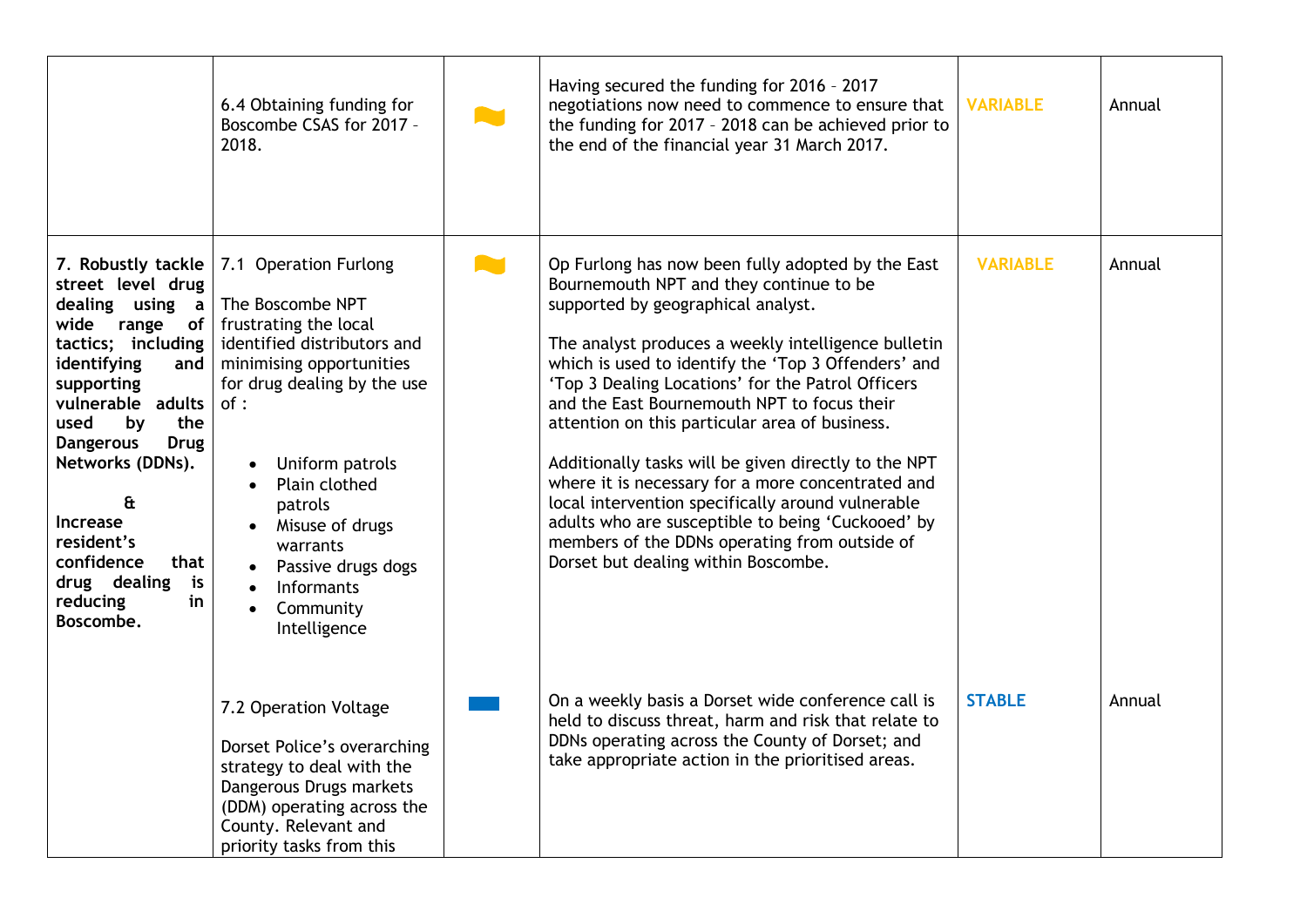| operation will be given to<br>Boscombe NPT; when the<br>required level of Threat,<br>Harm, Risk, Intelligence,<br>and Vulnerability is<br>identified. |                                                                                                                                                                                                                                                                                                                                   |                  |        |
|-------------------------------------------------------------------------------------------------------------------------------------------------------|-----------------------------------------------------------------------------------------------------------------------------------------------------------------------------------------------------------------------------------------------------------------------------------------------------------------------------------|------------------|--------|
| 7.3 Decrease from 83% of<br>Boscombe residents seeing<br>drug dealing as a problem<br>in Boscombe.                                                    | Currently 83%<br>90% in 2014<br>81% in 2013<br>89% in 2012.                                                                                                                                                                                                                                                                       | <b>IMPROVING</b> | Annual |
| 7.4 Increase from 33%<br>Boscombe residents feeling<br>safe outside after dark                                                                        | 25% in 2015<br>21% 2014<br>33% 2013<br>25% 2012                                                                                                                                                                                                                                                                                   | <b>IMPROVING</b> | Annual |
| 7.5 To introduce and offer<br>the community the<br>opportunity to attend<br>'Perception Patrols'                                                      | As a result of the latest BOS it was evident that the<br>community continues to cite that they feel unsafe<br>outside after dark, are concerned about drunk and<br>rowdy behaviour and the on-street dealing of drugs.<br>Adopting a pro-active approach to change these<br>perceptions it is the intention to invite individuals | <b>STABLE</b>    | Annual |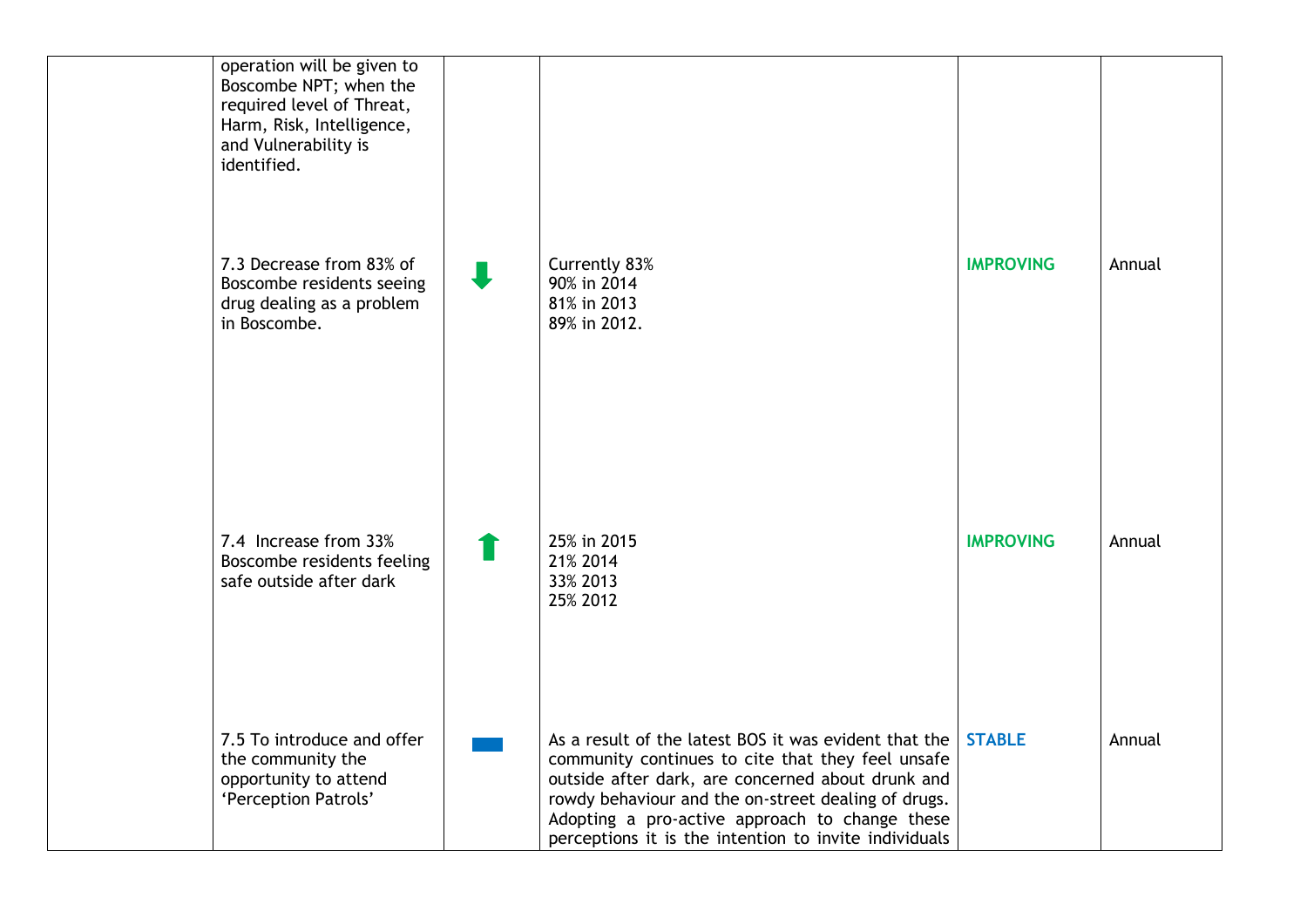|                                                                                                                                                                                                            | 7.6 Holding quarterly<br>Councillor meetings with<br>elected members from East<br>and West Bournemouth<br>ward areas to get 'current'<br>feedback from community.                                        | from the community to 'walk with' officers after<br>dark.<br>These meetings are now managed via 'Outlook' pre-<br>populated diary meetings on a rolling quarterly<br>basis.                                                                                                                                                                                                                                                                       | <b>COMPLETED</b> | N/A    |
|------------------------------------------------------------------------------------------------------------------------------------------------------------------------------------------------------------|----------------------------------------------------------------------------------------------------------------------------------------------------------------------------------------------------------|---------------------------------------------------------------------------------------------------------------------------------------------------------------------------------------------------------------------------------------------------------------------------------------------------------------------------------------------------------------------------------------------------------------------------------------------------|------------------|--------|
| 8. To understand<br>and support 'on-<br>street' sex<br>workers through<br>'The Cycle of<br>Change' to<br>prevent or<br>minimise their<br>offending<br>behaviour and<br>where necessary<br>take enforcement | 8.1 The reduction in the<br>number of 'active' 'on-<br>street' sex workers via the<br>SWRAC process.                                                                                                     | SWRAC continues to receive referrals from Dorset<br>Police and other key partners. 52 Cases have been<br>discussed at SWRAC to date - 32 of these cases are<br>not working as a result of interventions / actions<br>directed via SWRAC. Some of these sex-workers<br>have moved away from the area but could still be<br>active, some will have moved onto other criminal<br>activity to support their addiction and some will be<br>in custody. | <b>STABLE</b>    | Annual |
| action.                                                                                                                                                                                                    | 8.2 East Bournemouth NPT<br>continues to support the<br>SWRAC process by using<br>proportionate, legal and<br>necessary enforcement<br>tactics on 'kerb crawlers'<br>and the 'on-street' sex<br>workers. | Operation Planet area of business now forms part of<br>the routine duties and responsibilities of the local<br>Neighbourhood Policing Team.<br>East Bournemouth NPT also has a monthly 'Op<br>Segment - Day of Action' which is a specific<br>operation to target ASB, drug dealing and<br>prostitution in the Springbourne area.                                                                                                                 | <b>STABLE</b>    | Annual |